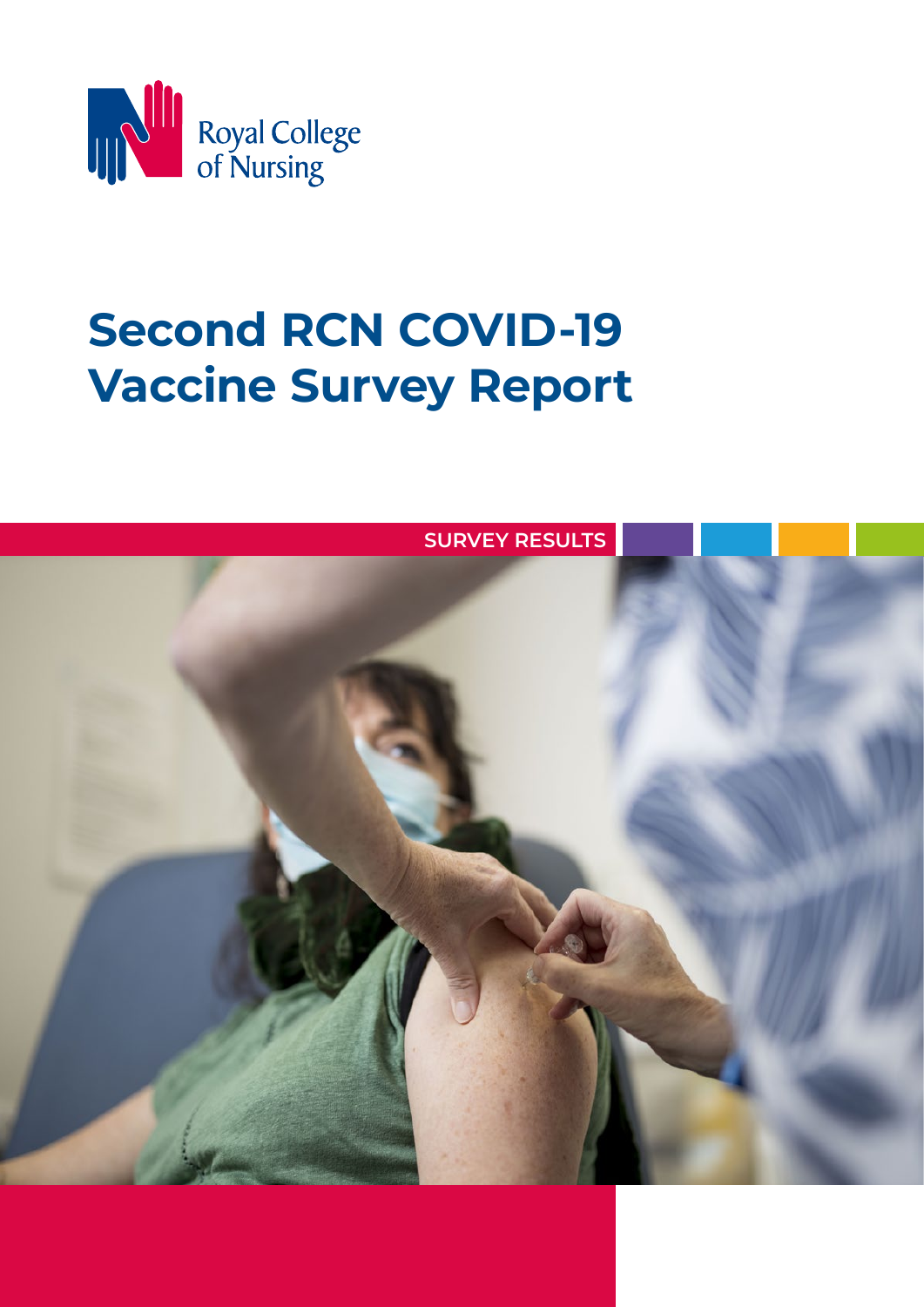This document has been designed in collaboration with our members to ensure it meets most accessibility standards. However, if this does not fit your requirements, please contact **[corporate.communications@rcn.org.uk](mailto:corporate.communications@rcn.org.uk)**

#### **RCN Legal Disclaimer**

This publication contains information, advice and guidance to help members of the RCN. It is intended for use within the UK but readers are advised that practices may vary in each country and outside the UK. The information in this booklet has been compiled from professional sources, but its accuracy is not guaranteed. Whilst every effort has been made to ensure the RCN provides accurate and expert information and guidance, it is impossible to predict all the circumstances in which it may be used. Accordingly, the RCN shall not be liable to any person or entity with respect to any loss or damage caused or alleged to be caused directly or indirectly by what is contained in or left out of this website information and guidance.

Published by the Royal College of Nursing, 20 Cavendish Square, London, W1G 0RN

**© 2021 Royal College of Nursing. All rights reserved. No part of this publication may be reproduced, stored in a retrieval system, or transmitted in any form or by any means electronic, mechanical, photocopying, recording or otherwise, without prior permission of the Publishers. This publication may not be lent, resold, hired out or otherwise disposed of by ways of trade in any form of binding or cover other than that in which it is published, without the prior consent of the Publishers.**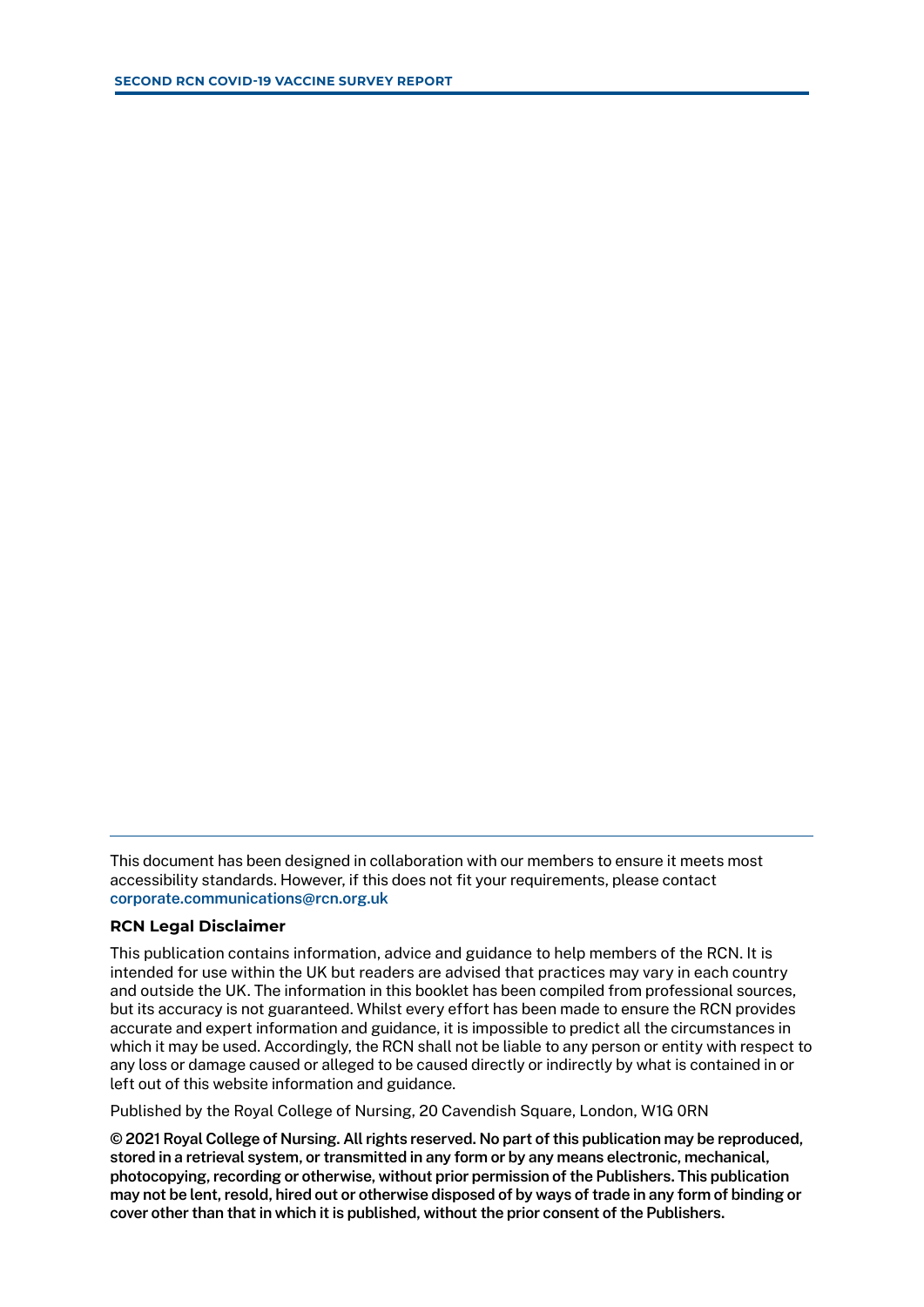## <span id="page-2-0"></span>**Contents**

| Those who chose not to have or were advised not to have the COVID-19 vaccine8 |  |
|-------------------------------------------------------------------------------|--|
|                                                                               |  |
|                                                                               |  |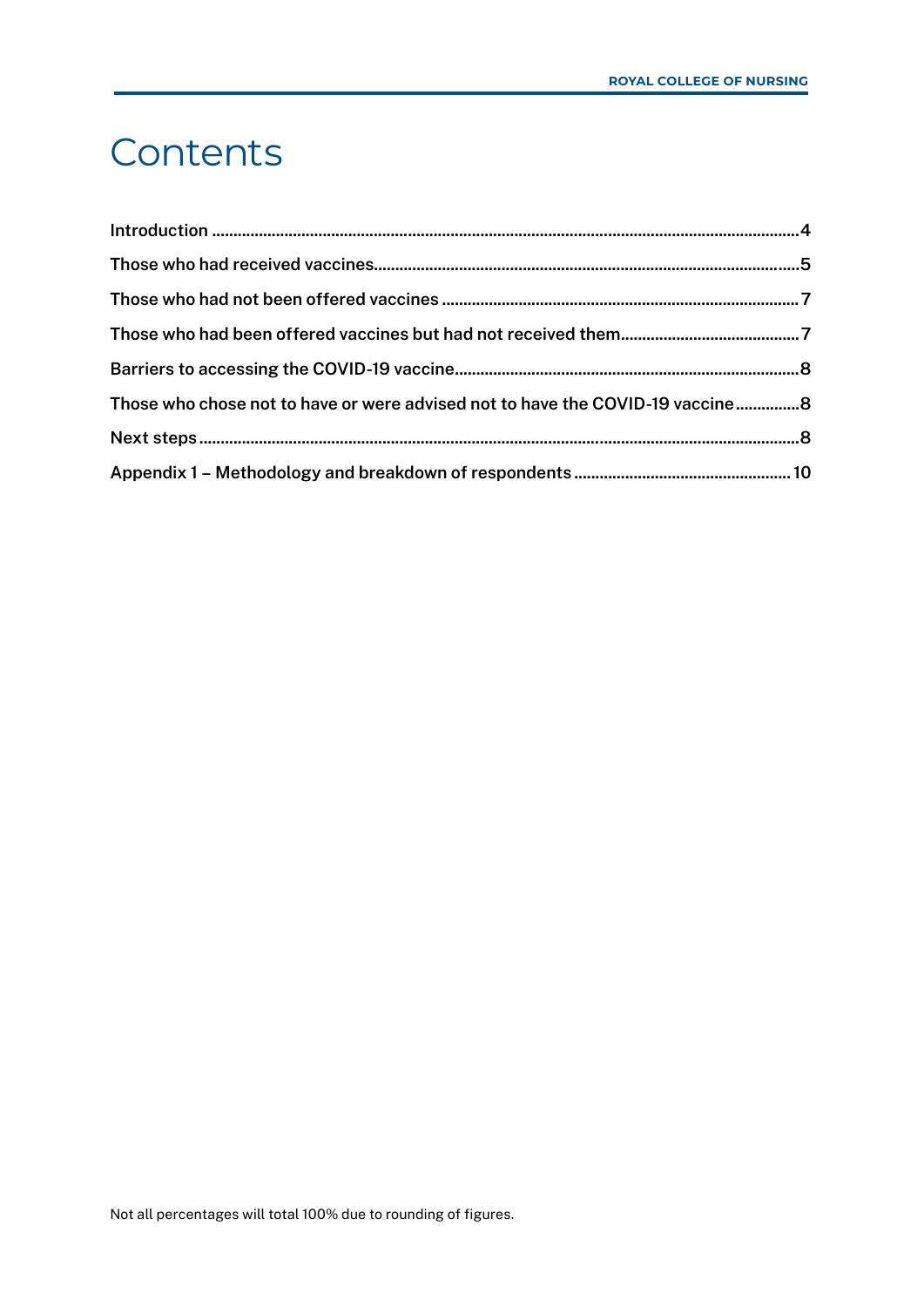## <span id="page-3-0"></span>Introduction

Nurses and other health and care staff across the UK have been front and centre of the UK's response to the COVID-19 pandemic. This has left them much more exposed to infection from COVID-19, with nursing and particularly staff working in social care settings having disproportionately higher death rates from COVID-19<sup>1</sup>. Evidence shows that people from black and ethnic minority communities are at higher risk of becoming critically ill and dying as a result of contracting COVID-19, and this has been reflected in the disproportionate death rate from COVID-19 amongst black and ethnic minority health and care staff.

Access to vaccination against COVID-19 is critical (alongside access to appropriate safety equipment) to protect nurses and other health and care staff and enable them to continue delivering safe and effective care to patients. We are encouraging all our members to have the COVID-19 vaccine as soon as possible.

In early February we surveyed our members to explore vaccine uptake<sup>2</sup>. From 24,370 responses across the UK we found that 85% of those had had at least one dose of the vaccine. However, 15% were still unvaccinated and of those who had not yet been offered the vaccine, 70% worked in non-NHS settings. This prompted us to call for greater efforts to ensure that staff in non-NHS settings can access the vaccine as soon as possible.

We continue to provide advice and support to members who have experienced issues accessing the COVID-19 vaccine and monitor the provision and uptake of the vaccine among health care staff.

As part of this, we surveyed our members again in April to understand how access has developed over the first few months of the vaccination programme. This period is particularly relevant as nursing and health and care staff were identified as a priority group for vaccination<sup>3</sup> and this briefing provides an overview of the findings.

We received 20,370 responses from nursing staff working in different roles and settings across the UK. Overall, 98% of respondents have been offered a COVID-19 vaccine and 94% have received at least their first dose. Of the 6% who have not had the vaccine, 4% (n=804) have been offered it and 2% (n=364) still have not been offered it.

1. [www.ons.gov.uk/peoplepopulationandcommunity/healthandsocialcare/causesofdeath/bulletins/](https://www.ons.gov.uk/peoplepopulationandcommunity/healthandsocialcare/causesofdeath/bulletins/coronaviruscovid19relateddeathsbyoccupationenglandandwales/deathsregisteredbetween9marchand28december2020) [coronaviruscovid19relateddeathsbyoccupationenglandandwales/](https://www.ons.gov.uk/peoplepopulationandcommunity/healthandsocialcare/causesofdeath/bulletins/coronaviruscovid19relateddeathsbyoccupationenglandandwales/deathsregisteredbetween9marchand28december2020) [deathsregisteredbetween9marchand28december2020](https://www.ons.gov.uk/peoplepopulationandcommunity/healthandsocialcare/causesofdeath/bulletins/coronaviruscovid19relateddeathsbyoccupationenglandandwales/deathsregisteredbetween9marchand28december2020) (accessed on 6 April 2021)

2. [rcn.org.uk/professional-development/publications/rcn-vaccine-survey-report-covid-19-uk-pub-009578](https://www.rcn.org.uk/professional-development/publications/rcn-vaccine-survey-report-covid-19-uk-pub-009578)

3. Joint Committee on Vaccination and Immunisation: advice on priority groups for COVID-19 vaccination, 30 December 2020 Updated 6 January 2021 [www.gov.uk/government/publications/priority-groups-for](https://www.gov.uk/government/publications/priority-groups-for-coronavirus-covid-19-vaccination-advice-from-the-jcvi-30-december-2020/joint-committee-on-vaccination-and-immunisation-advice-on-priority-groups-for-covid-19-vaccination-30-december-2020)[coronavirus-covid-19-vaccination-advice-from-the-jcvi-30-december-2020/joint-committee-on](https://www.gov.uk/government/publications/priority-groups-for-coronavirus-covid-19-vaccination-advice-from-the-jcvi-30-december-2020/joint-committee-on-vaccination-and-immunisation-advice-on-priority-groups-for-covid-19-vaccination-30-december-2020)[vaccination-and-immunisation-advice-on-priority-groups-for-covid-19-vaccination-30-december-2020](https://www.gov.uk/government/publications/priority-groups-for-coronavirus-covid-19-vaccination-advice-from-the-jcvi-30-december-2020/joint-committee-on-vaccination-and-immunisation-advice-on-priority-groups-for-covid-19-vaccination-30-december-2020)  (accessed on 6 April 2021)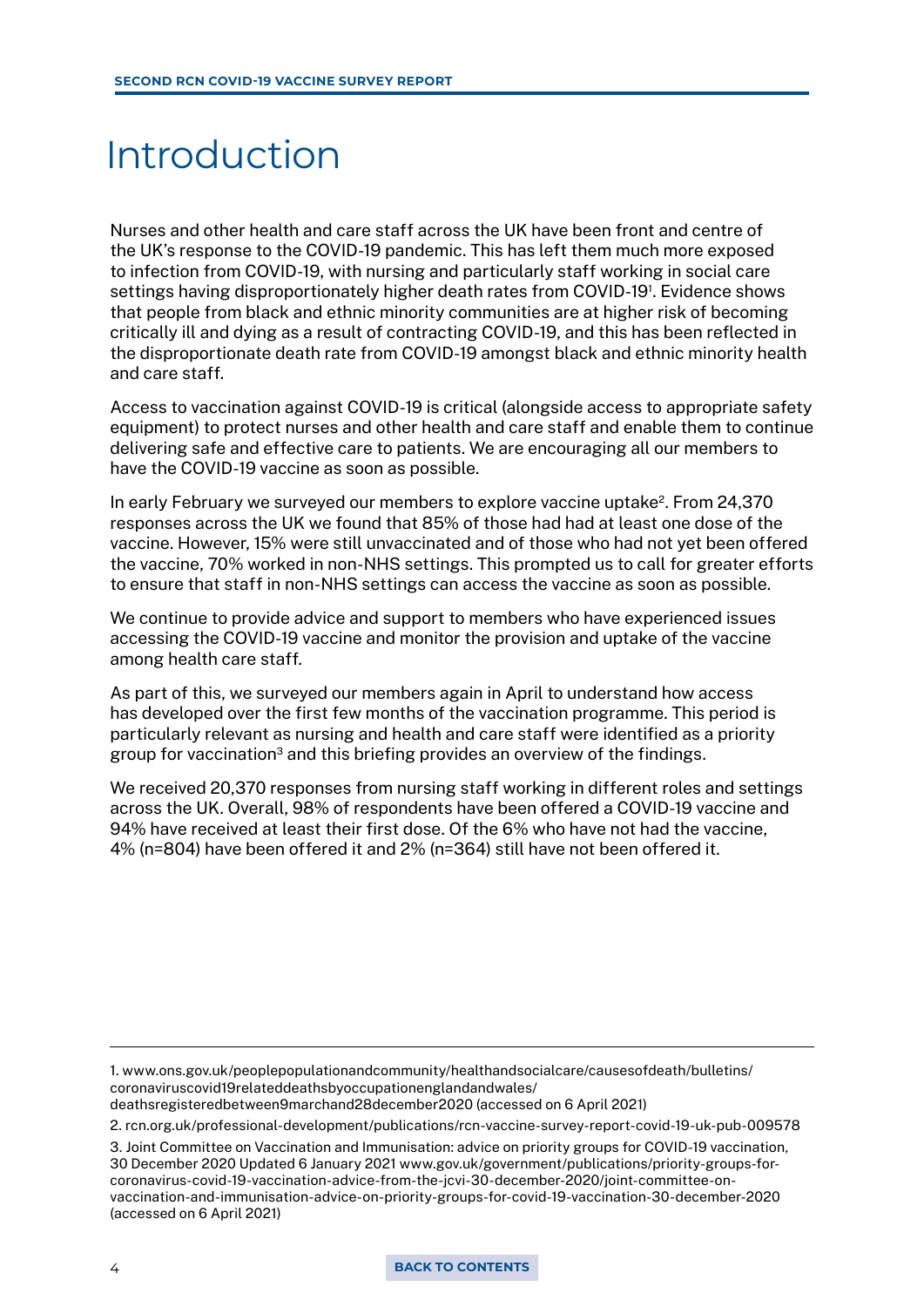## <span id="page-4-0"></span>**Those who had received vaccines**

Of the 20,006 respondents who have been offered a vaccine, 96% have received at least one dose of a COVID-19 vaccine (compared with 85% in February), and 63% have received both doses (compared with 7% in February)<sup>4</sup>.

A third of respondents have not yet had the second dose of the COVID-19 vaccine (compared with 78% in February). A small number (4%) have not had a vaccine (compared with 15% in February).



In February, we saw big differences between staff working in the NHS and outside of it, with 71% of non-NHS staff receiving a vaccine compared with 91% of NHS staff. We have now seen the difference improve with 95% of non-NHS staff having received at least one vaccine, which is a similar proportion to the 96% of nursing staff working in the NHS.

However, there are differences between the 6,619 staff who are waiting for their second dose of the vaccine. 46% of nursing professionals working outside the NHS are waiting for their second dose compared with 24% of NHS nursing professionals.

<sup>4.</sup> When we include data from those who had not been offered a vaccine, 94% of respondents overall have received at least one dose of a vaccine, and 62% of respondents overall have received both doses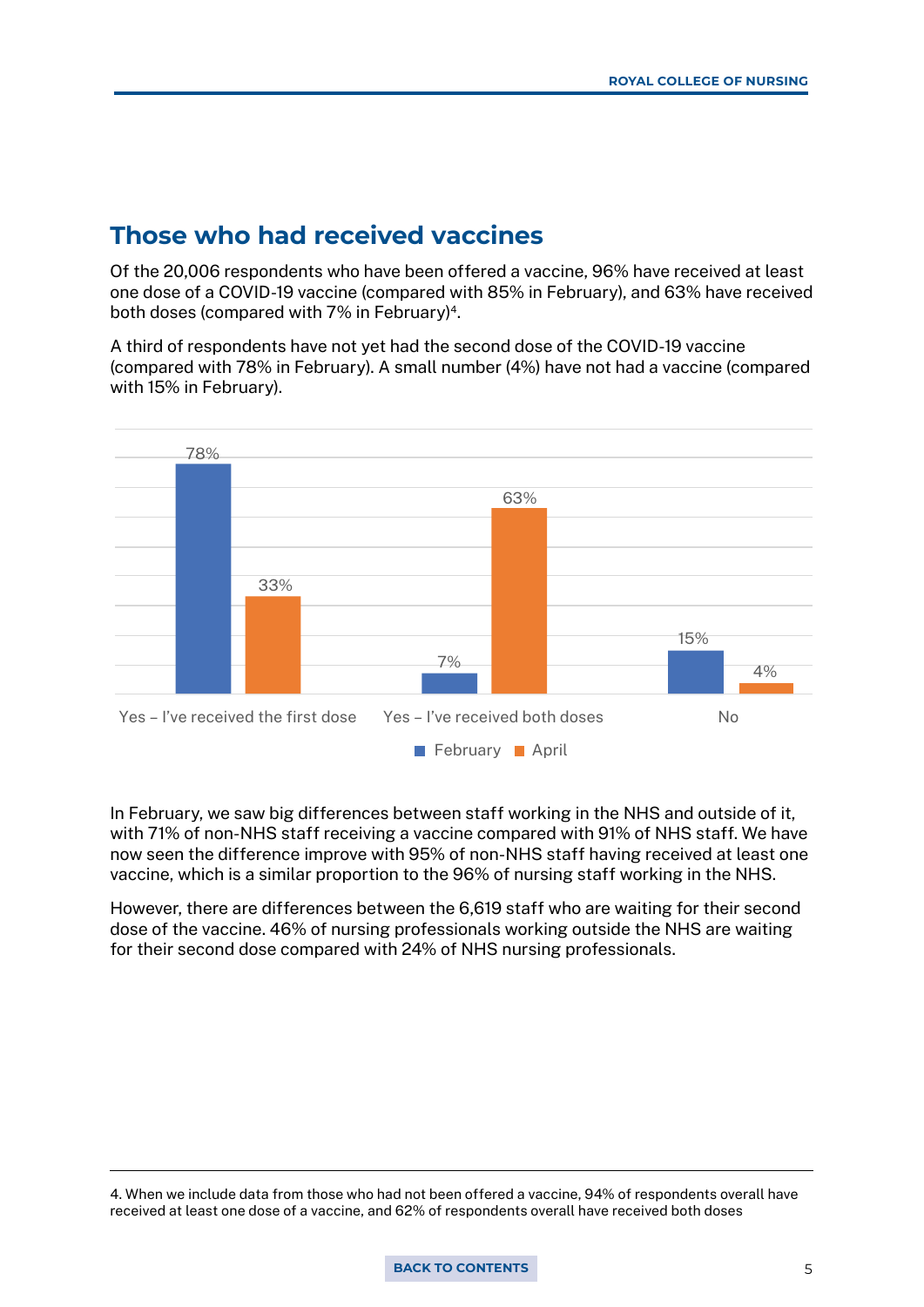<span id="page-5-0"></span>

Previously, non-permanent staff were much less likely to have had a vaccine compared with permanent staff, but this survey has shown a dramatic improvement:

- 6% of agency staff have not had a vaccine (compared with 44% in February)
- one in 20 temporary staff (5%) have not received a vaccine (compared with 27% in February)
- 4% of permanent staff have not had a vaccine (compared with 12% in February)
- 3% of bank staff have not had a vaccine (compared with 19% in February).

Again, there are differences in respondents waiting for their second dose between permanent and non-permanent staff. 69% of permanent staff have had both doses compared with 60% of bank staff, 49% of temporary staff and 32% of agency staff.



#### 6 **[BACK TO CONTENTS](#page-2-0)**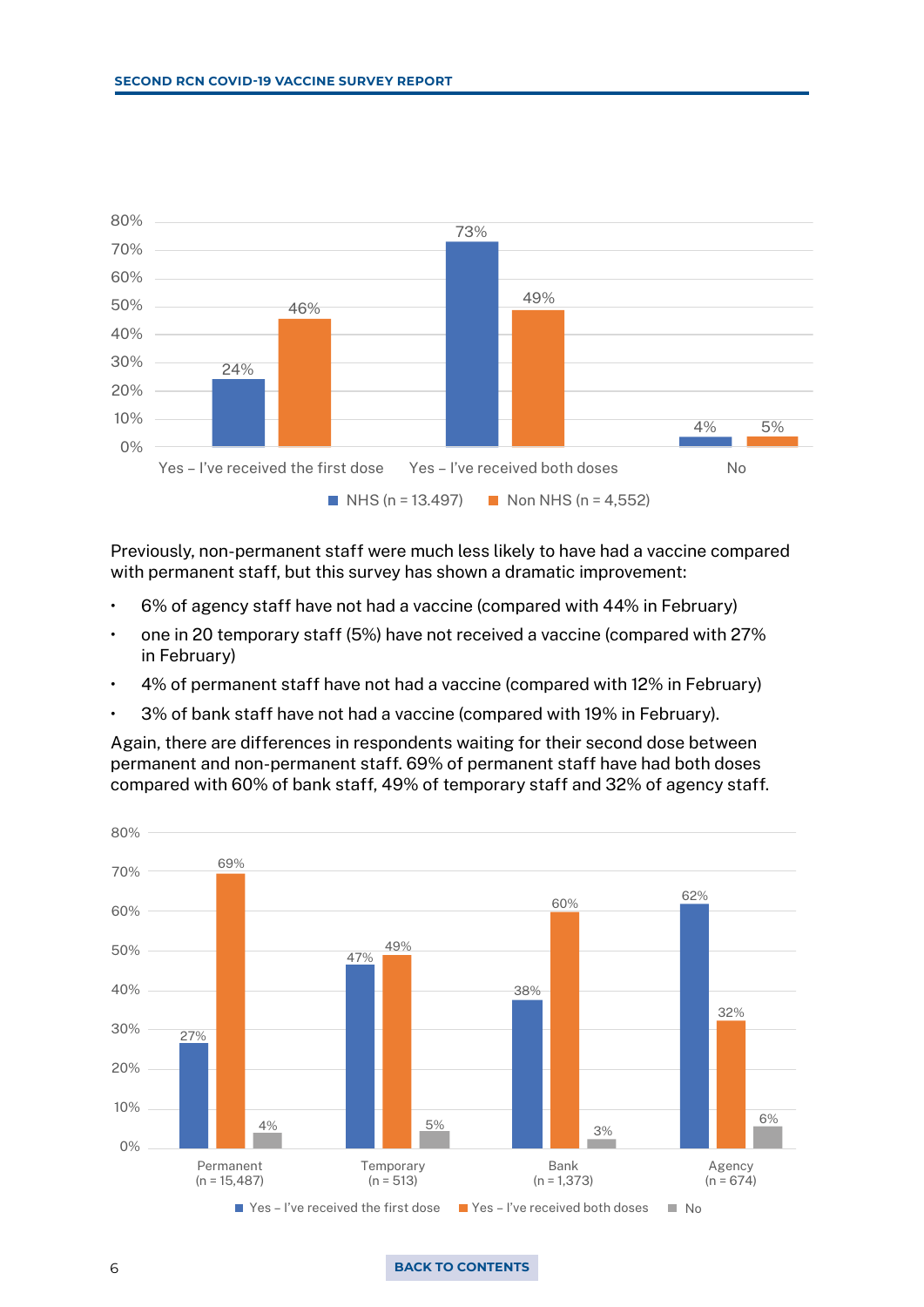<span id="page-6-0"></span>We asked those who had received the first dose (n=6,620) what the plan was for their second dose:

- around three in four (72%) have an appointment scheduled within 12 weeks
- around one in eight (14%) have been advised to return within 12 weeks
- around one in eight (14%) did not know. This specific response was particularly high for those working in care homes where one in five (20%) were unaware of plans for a second dose compared with one in ten (10%) in both hospitals and in the community.

## **Those who had not been offered vaccines**

2% of respondents (n=364) have not been offered a vaccine yet, this compares to 8% of respondents last time we ran the survey.

In this survey there were minimal differences between staff working in the NHS or outside of it. 1% of staff working in the NHS haven't been offered a vaccine (compared with 35% in February). Similarly, 4% of staff working outside the NHS haven't been offered one (down from 72% in February).

We also no longer saw the same extent of differences between permanent and nonpermanent staff as we had previously. Though agency staff were still more likely to not have been offered a vaccine compared with permanent staff - 5.6% of agency nursing professionals have not been offered a vaccine compared with only 1.3% of permanent staff.

## **Those who had been offered vaccines but had not received them**

We asked respondents who had not accessed the vaccine but had been offered one (around 4% of all responses), their reasons for not accessing a vaccination (n=804):

- around four in 10 (38%) did not want to have the COVID-19 vaccine at the moment or were undecided – around 1.5% overall
- a quarter (25%) did not want to have the COVID-19 vaccine at all around 1% overall
- almost one in five (19%) said they can't have/have been advised not to have the vaccine – around 1% overall
- one in 10 (11%) had a COVID-19 vaccination scheduled and were planning to attend the appointment – 0.4% overall
- around one in 13 (7%) had been unable to book or attend an appointment 0.3% overall.

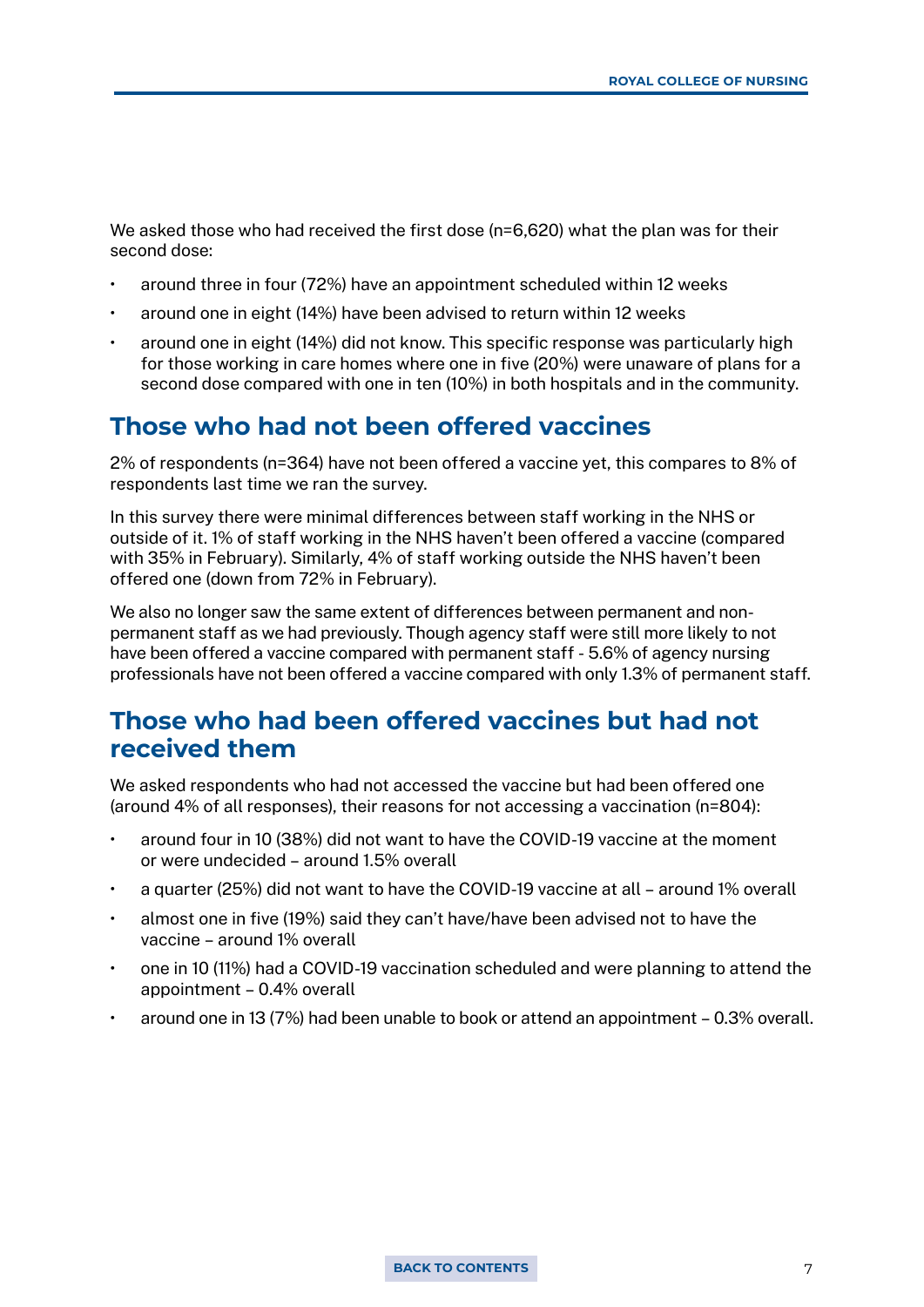## <span id="page-7-0"></span>**Barriers to accessing the COVID-19 vaccine**

We asked for reasons why respondents were unable to attend a vaccination to further understand the barriers for those who had been offered a vaccine but were unable to attend the appointment (n=56, or 0.3% of total respondents). Of these, the main reasons were:

- time or date was inconvenient
- had caring responsibilities
- respondents unwell/isolating
- too difficult to get to the COVID-19 vaccine clinic.

## **Those who chose not to have or were advised not to have the COVID-19 vaccine**

It is also important to understand why a small number of respondents were choosing not to have or being advised against having the vaccine ( $n=711$ , or 3.5% of total respondents)<sup>5</sup>. The main reasons were:

- the COVID-19 vaccine is unsafe and/or has not been tested enough
- concern about the side effects
- concern about its long-term effectiveness against all strains of COVID-19
- would prefer to wait
- concerns about pregnancy, fertility, and breastfeeding
- concern about the content of the COVID-19 vaccine
- respondent doesn't feel they need it
- having had a bad reaction to vaccines before
- lack of information about the vaccine.

## **Next steps**

The RCN encourages all our members to have the vaccine and consider this as best practice in protecting the public and for protecting individual members and their friends and families. The European Medicines Agency and Medicines Healthcare Regulatory Agency have advised that vaccination remains the best course of action for all adults, the benefit of vaccination outweighs the rare risks which have emerged recently.

Employers across all settings are responsible for ensuring that their staff know how and where to access the vaccine and are supported to do so. We encourage organisations and employers to take a proactive approach and ensure that their staff have easy access to the vaccine in the working day and have access to information and support to address any questions or concerns they have.

<sup>5.</sup> This also includes 55 respondents who had received their first COVID-19 vaccination but were not planning to have their second.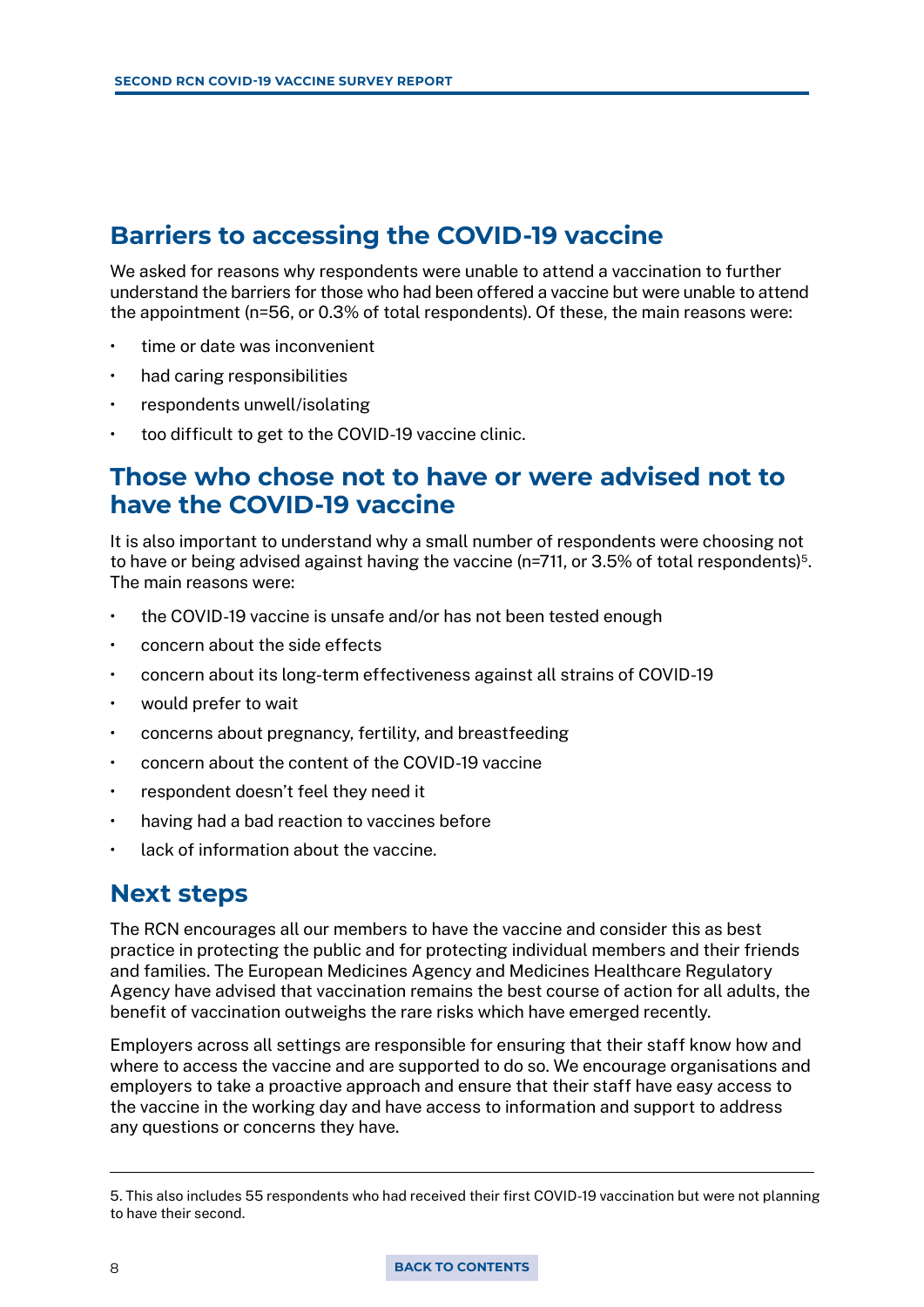<span id="page-8-0"></span>However, if staff decide against having the vaccine, it is important to understand the reasons for this. It may also be appropriate for employers to consider redeploying staff who have not had the vaccine to lower risk areas.

We do not support staff being forced or coerced into having the COVID-19 vaccine and having the vaccine should not be a condition of employment or part of employment contracts, nor should it ever become national policy. Rather than approaches that instil some form of victim-blaming or fear, more effective ways to improve vaccine uptake are building trust and confidence in the vaccine through providing accessible and culturally-nuanced information, and tackling the issues that have led to poorer outcomes and created the conditions of mistrust and information. This is especially important for black and ethnic minority health and care staff, considering the evidence on the disproportionate risk from COVID-19 for black and ethnic minority groups.

The Joint Committee on Vaccination and Immunisation (JCVI) guidance is clear that the COVID-19 vaccine should be available to all health and social care staff. This is irrespective of where they are employed, including agency staff and those employed in the independent sectors. It is ultimately the employer's responsibility under the Control of Substances Hazardous to Health (COSHH) Regulations to risk assess and put in place control measures to those who may be affected by the work carried out by the employer. Employers therefore need to make sure all their staff can access the vaccine.

The JCVI has also advised that vaccinating a greater number of people with a single dose will prevent more deaths and hospitalisations than vaccinating a smaller number of people with two doses. However, the second dose is still very important to provide longer lasting protection and is expected to be as or more effective when delivered at an interval of 12 weeks from the first dose.

Therefore, governments and health and care systems need to ensure that there are effective procedures in place so that all those eligible including health and care staff receive their second dose within this timeframe. All governments across the UK must continue to take appropriate steps to ensure that all health and care staff have access to both their first and second doses of the COVID-19 vaccine, as we would like to see the same rise in non-NHS staff offer of the first dose between our last survey and this one, in the offer of second doses next time.

We will continue to monitor and gather intelligence from our members and the wider profession about access to the COVID-19 vaccination programme as it progresses and ensure that we support nursing staff across the UK in their contribution to this.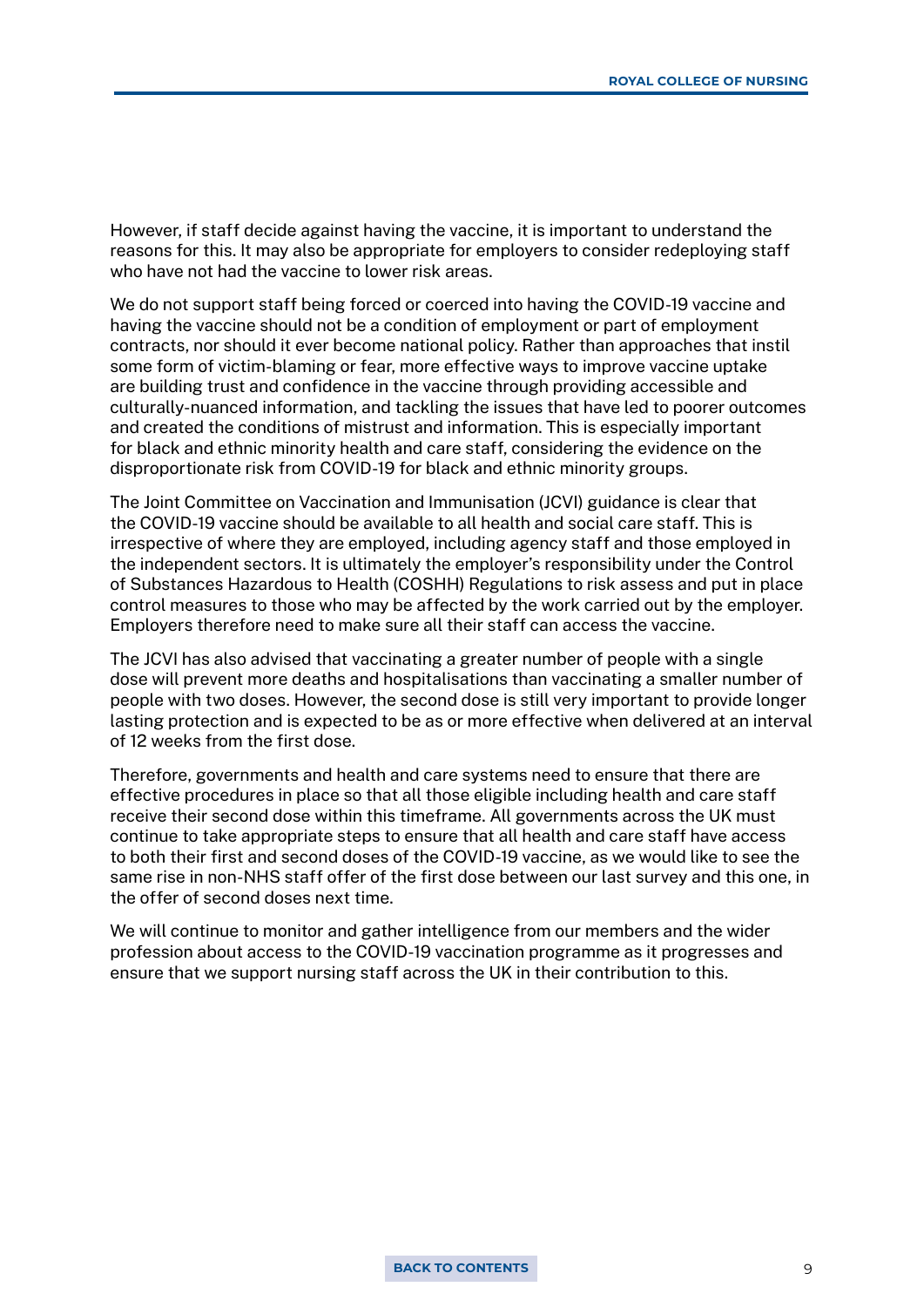## <span id="page-9-0"></span>Appendix 1 – Methodology and breakdown of respondents

## **Methodology**

An online survey was open from Wednesday 31 March to Tuesday April 6 2021, with the aim to explore respondents' experiences of accessing the COVID-19 vaccine across all settings in health and social care in the UK, and how the situation may have changed since the first survey in February.

The link to this survey was emailed to all RCN members and publicised through our social media platforms.

We received a total of 20,370 responses from nursing staff across the UK, working in different roles and settings. A further breakdown of respondents by different groups can be found below.

Analysis of responses by NHS/Non-NHS, type of employment and place of work does not include those who selected 'student nurse' or 'retired' as their main role.

## **Breakdown of respondents**

#### **Respondents by country**

- England 81%
- Northern Ireland 3%
- Scotland 10%
- Wales  $5%$
- Channel Islands 0.4%
- $\cdot$  Isle of Man 0.2%

#### **Respondents by main role**

- Nursing support worker/health care assistant/assistant practitioner 5%
- Nursing associate/trainee nursing associate 1%
- Registered nurse/midwife/health visitor 83%
- Student nurse 4%
- Nursing degree apprentice  $-0.2\%$
- Retired  $6\%$
- None of the above 2%

10 **[BACK TO CONTENTS](#page-2-0)**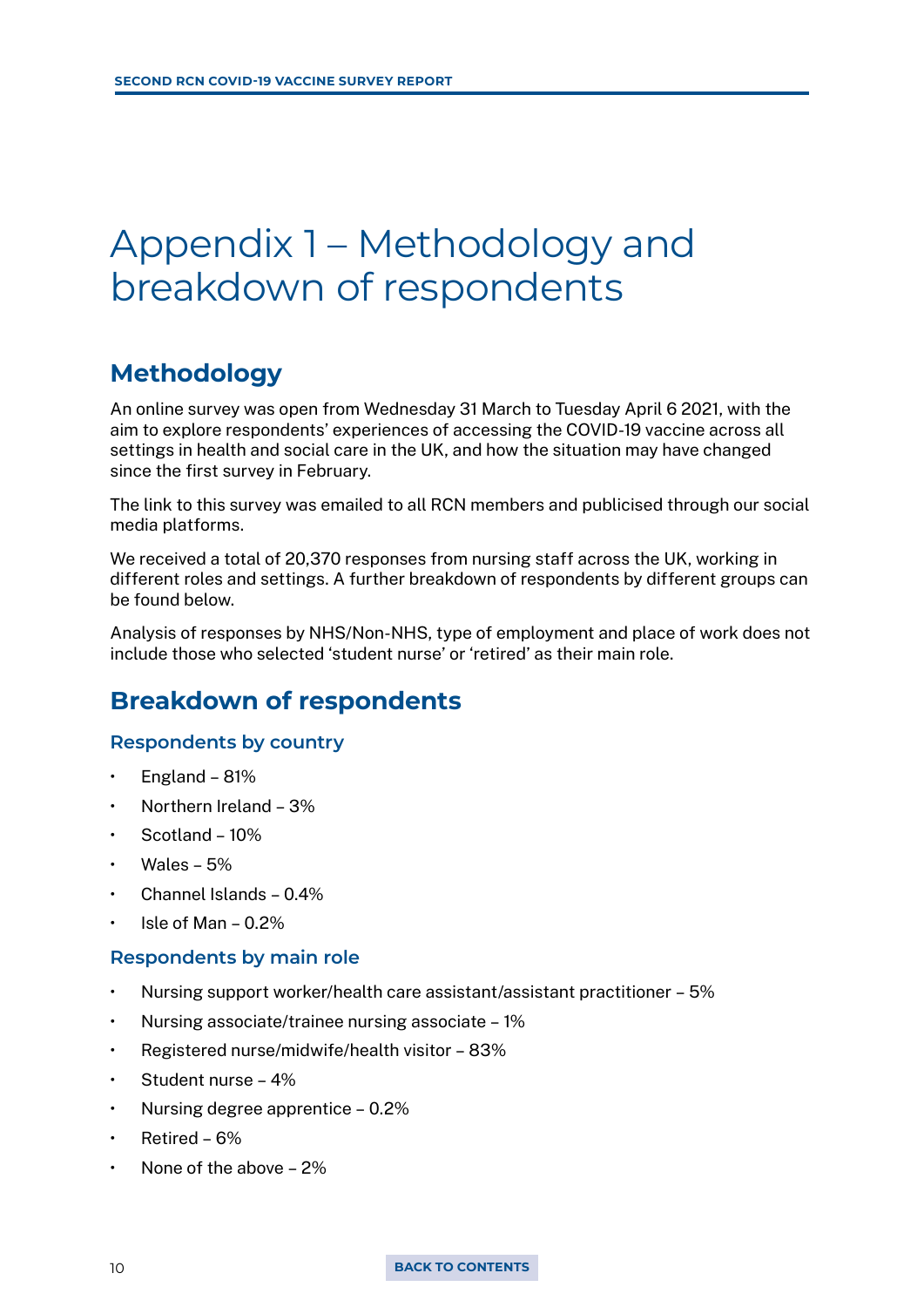#### <span id="page-10-0"></span>**Respondents by employer**

- Employed by NHS 74%
- Not employed by NHS 26%

#### **Respondents by place of work**

- Hospital 50%
- The community (eg, general practice, district nursing team, hospice, school nurse, etc) – 28%
- A care home 8%
- Other (including non-hospital urgent and emergency care, home visits, prisons, etc.) 14%

#### **Respondents by employment type**

- Permanent 86%
- Temporary 3%
- Bank 8%
- Agency  $-4%$

#### **Respondents by ethnicity**

- White: British (including English, Northern Irish, Scottish and Welsh) 78%
- White Other (Including Irish, Gypsy, Irish Traveller, and any other White background) 7%
- Black/African/Caribbean/Black British (including African, Caribbean, Any other Black/ African/Caribbean background) – 8%
- Asian/Asian British (Including Indian, Pakistani, Bangladeshi, Chinese, any other background) – 4%
- Mixed/Multiple ethnic groups (White and Black Caribbean, White and Black African, White and Asian, Any other Mixed/Multiple ethnic backgrounds – 1%
- Other ethnic groups 1 %
- Prefer not to say 1%

#### **Respondents by age**

- $17-24 2%$
- $25-34 8%$
- $35-44 14%$
- $\cdot$  45-54 29%
- $\cdot$  55-64 38%
- $65+ 8%$
- Prefer not to say  $-1\%$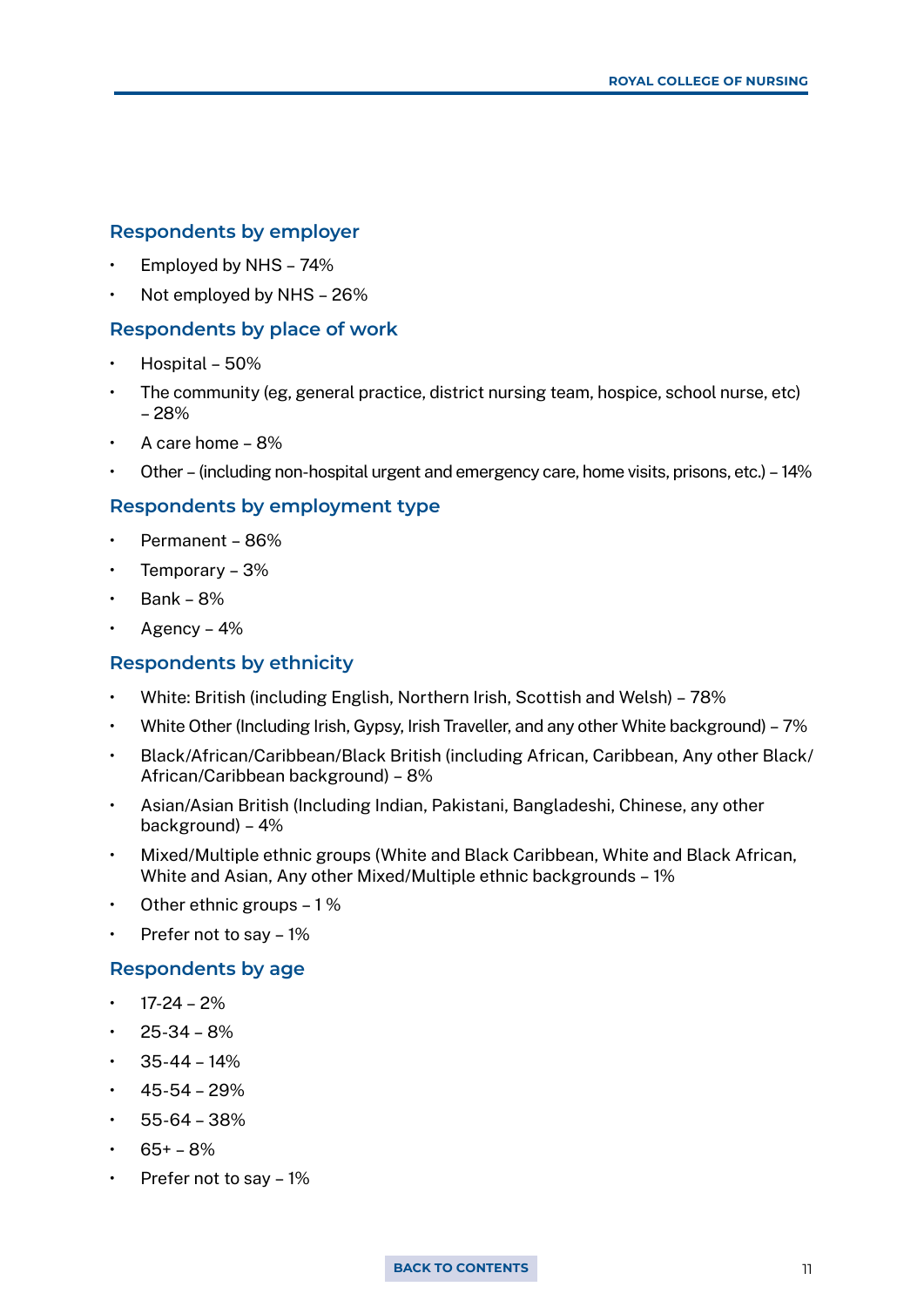#### **Respondents by gender**

- $\cdot$  Female 91%
- Male  $9%$
- Non-binary 0.1%
- Other  $0.1\%$
- Prefer not to say  $-1\%$

#### **Respondents with a disability**

- No 91%
- Prefer not to say 2%
- Yes 7%

#### **Respondents by pay scheme/scale**

- Agenda for Change (AfC) pay band 65%
- Clinical grade 4%
- Organisation's own pay structure/rate 31%

#### **Organisation's own pay scheme/scale corresponds to…**

- Agenda for Change (AfC) pay band 16%
- Clinical grade 17%
- Neither 67%

#### **Agenda for Change (AfC or equivalent)**

- Band 2-4 (or equivalent)  $5\%$
- Band 5 (or equivalent)  $33\%$
- $\cdot$  Band 6 (or equivalent) 30%
- Band 7 (or equivalent) 21%
- Band 8a (or equivalent)  $6\%$
- Band 8b (or equivalent)  $3\%$
- Band 8c or higher (or equivalent) 1%
- Band 8d or higher (or equivalent) 0.4%
- Band 9 or higher (or equivalent)  $-0.2\%$
- Very senior management (VSM) 0.1%
- Unsure  $0.4\%$

#### 12 **[BACK TO CONTENTS](#page-2-0)**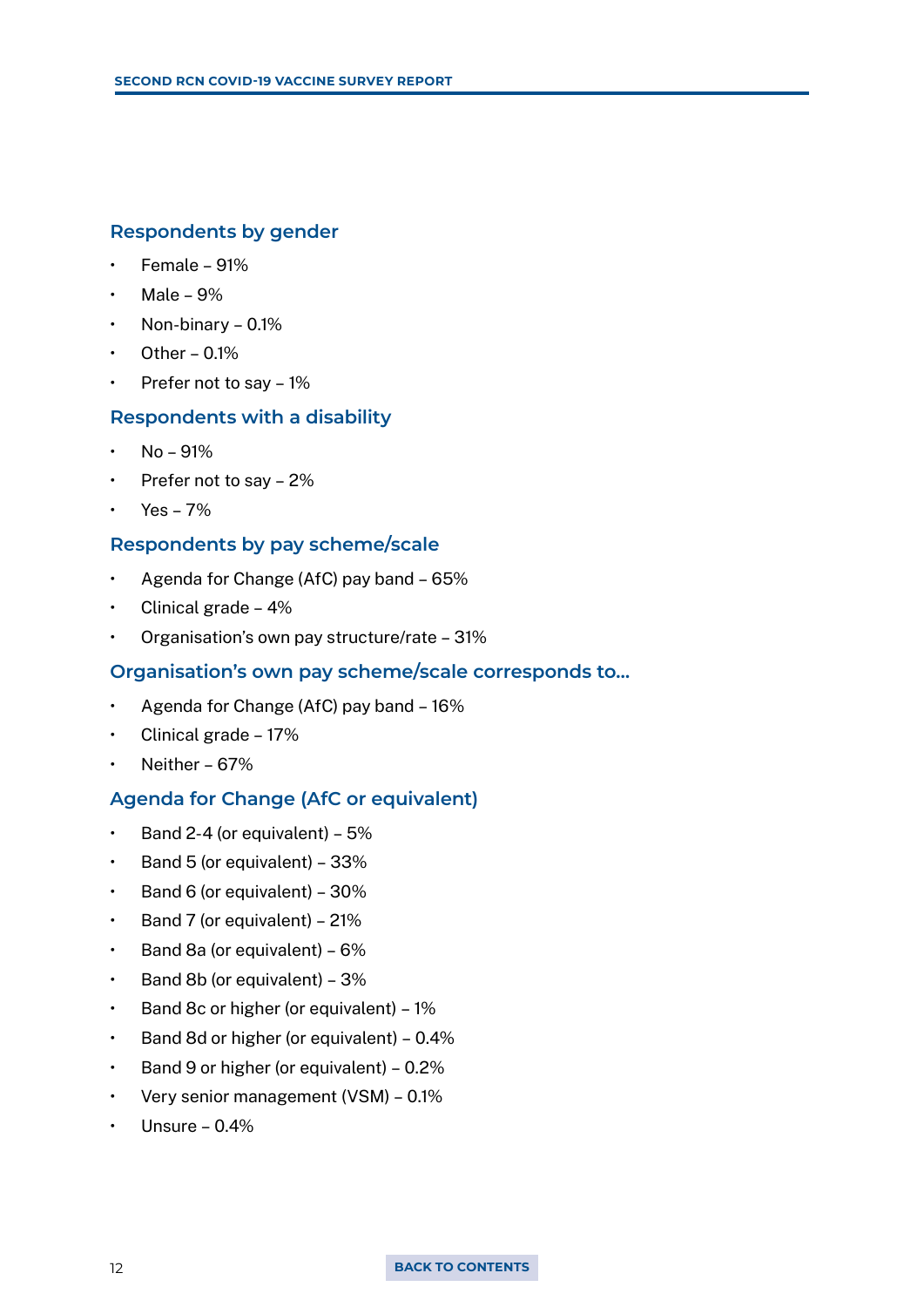#### **Clinical grade**

- $A 1\%$
- $B 1%$
- $\cdot$  C 1%
- $\cdot$  D 8%
- $E 15%$
- $F 13%$
- $G 10\%$
- $H 2\%$
- $\cdot$  Unsure 50%

#### **Basic hourly rate**

- $\cdot$  £8.19 or under (£14,965 or under) 1%
- $\cdot$  £8.20 £8.71 (£14,966-£15,915) 0.4%
- $\cdot$  £8.72 £9.29 (£15,916 £16,975) 1%
- $\cdot$  £9.30 £9.99 (£16,976- £18,254) 2%
- $\cdot$  £10.00 £11.99 (£18,255 £21,909) 3%
- £12.00 £15.49 (£21,910 £28,305) 10%
- $\cdot$  £15.50 £19.09 (£28,306 £34,883) 31%
- $\cdot$  £19.10 £22.49 (£34,884 £41,096) 17%
- £22.50 and over  $(E41,097)$  or over) 22%
- Prefer not to say  $-9\%$
- Unsure  $3%$